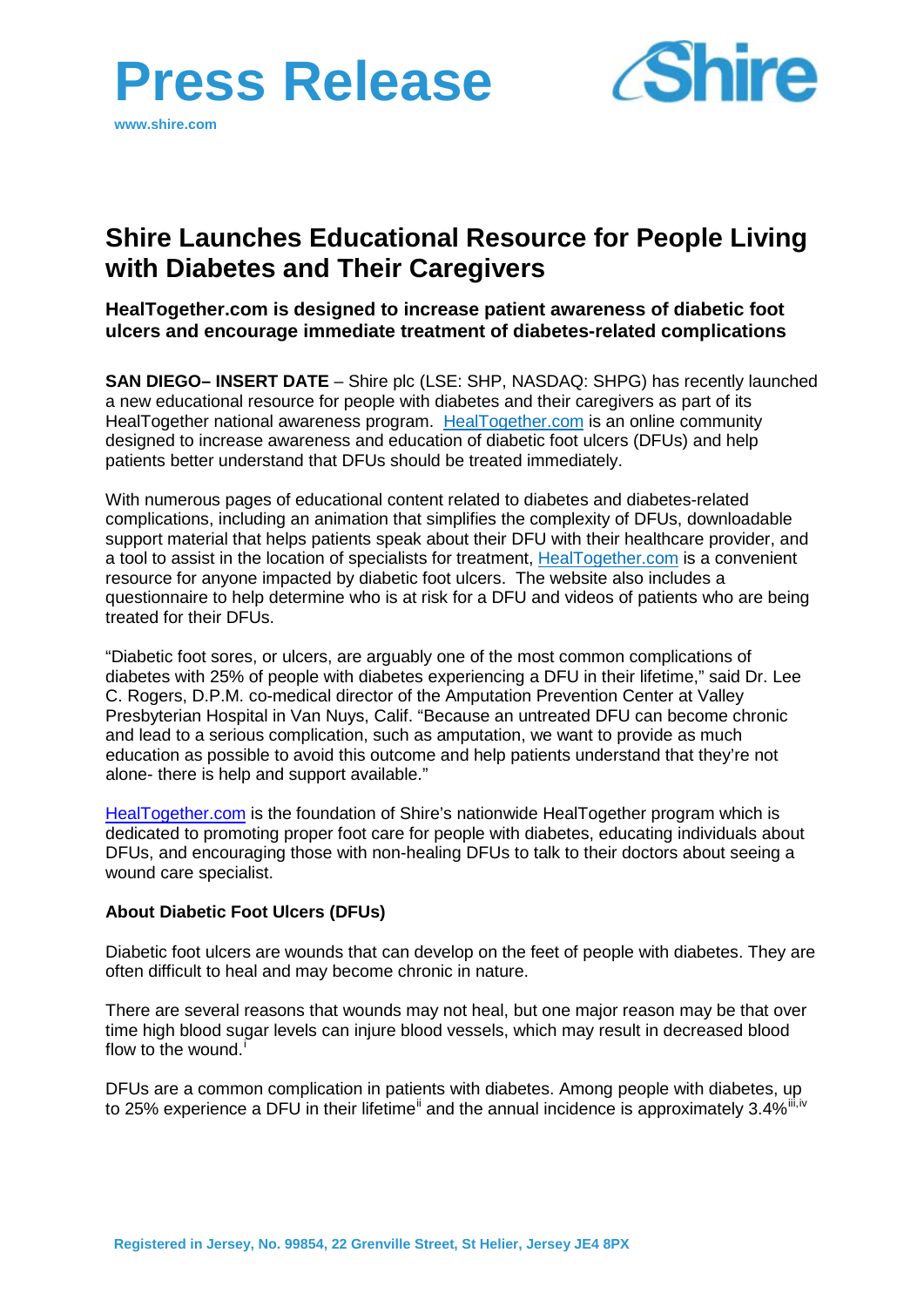#### **For further information please contact:**

#### **Media**

Katie Sweet Katie Sweet Katie Sweet Come and Ksweet Come and the Sweet Assessment Come and the Sweet Come and the Sweet Come and the Sweet Come and the Sweet Come and the Sweet Come and the Sweet Come and the Sweet Come an

## **NOTES TO EDITORS**

Shire enables people with life-altering conditions to lead better lives.

Our strategy is to focus on developing and marketing innovative specialty medicines to meet significant unmet patient needs.

We provide treatments in Neuroscience, Rare Diseases, Gastrointestinal, Internal Medicine and Regenerative Medicine and we are developing treatments for symptomatic conditions treated by specialist physicians in other targeted therapeutic areas.

[www.shire.com](http://www.shire.com/)